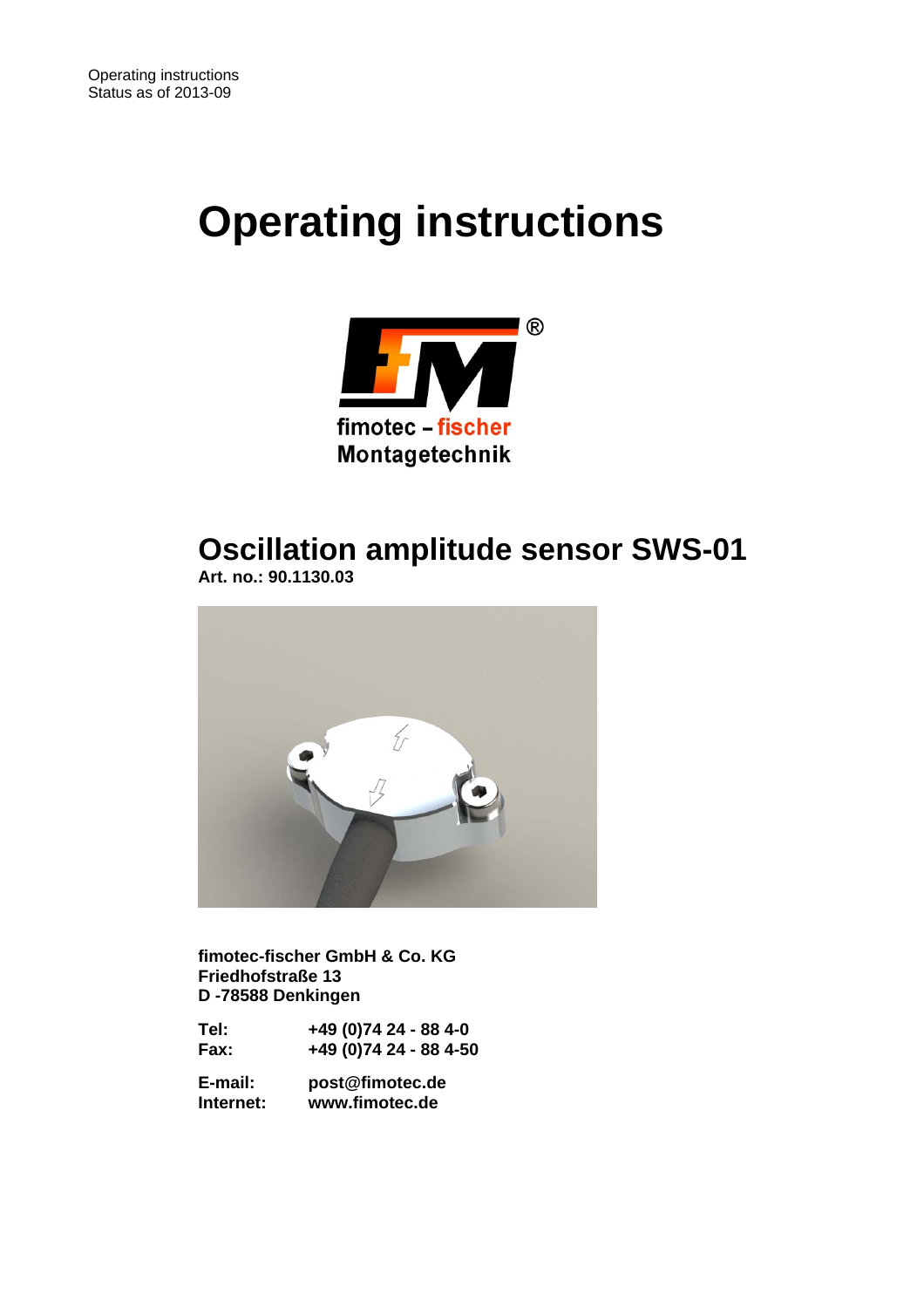

*The duplication, sharing or use of this documentation or its contents is only allowed with written permission. Violations result in liability for damages. All rights reserved, including such which arise from granted patents or registration of a utility patent or design. Copyright © fimotec-fischer GmbH & Co. KG 2012*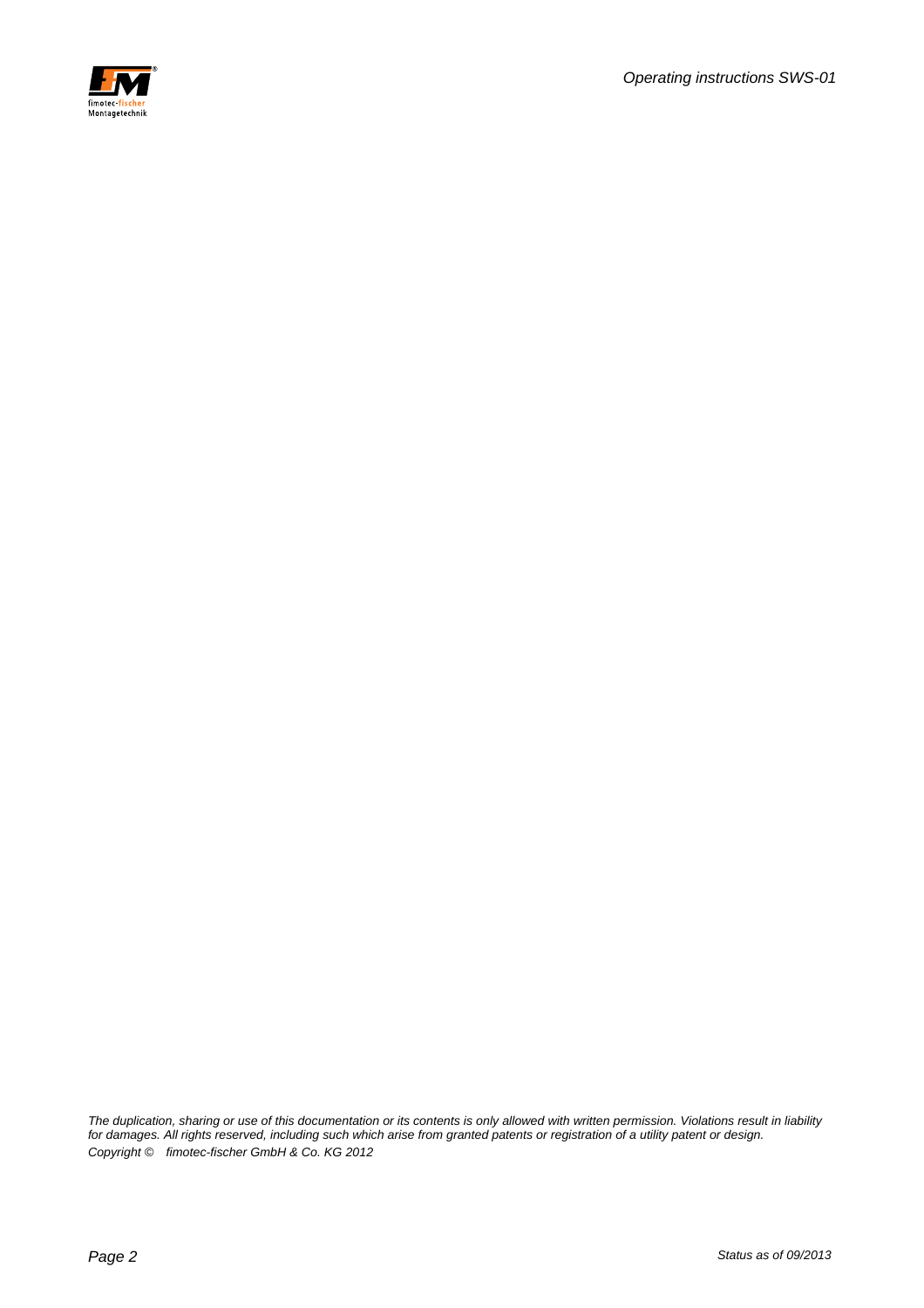

## **Information and explanations**

#### **Target group**

#### These operating instructions will help you to use the described product safely and as intended. **They are directed toward qualified skilled personnel\*.**

*Qualified personnel are people who have been authorized by persons responsible for the safety of the system to execute the required*  activities and are able to recognize potential dangers and avoid them based on their training, experience and instruction, as well as their *knowledge of standards, regulations, accident prevention regulations and operating conditions (definition of skilled personnel according to IEC 364).* 



 Read these operating instructions before you install the device, use it or carry out work on it. Also pass on these operating instructions to other users.

#### **Definition of the warnings and symbols**

Warnings are indicated by danger symbols and signal words. The table shows what hazards and possible consequences the symbols, signal words and colours indicate.

| <b>Signal word</b> | <b>Definition</b>                                                                                                                    | <b>Consequences</b>                                       |  |
|--------------------|--------------------------------------------------------------------------------------------------------------------------------------|-----------------------------------------------------------|--|
| $\triangle$ GEFAHR | Directly threatening danger                                                                                                          | Death or extremely serious injuries                       |  |
| A WARNUNG          | Dangerous situation                                                                                                                  | Potential death or extremely serious<br>injuries          |  |
| <b>A VORSICHT</b>  | Dangerous situation                                                                                                                  | Minor to moderately serious injuries                      |  |
| <b>ACHTUNG</b>     | Risk of property damage                                                                                                              | Damage to the machine, its environment<br>and the product |  |
|                    | Warnings can also have other warning signs:<br>Example: Warning of electrical current!<br>These symbols indicate the type of hazard. |                                                           |  |

#### **Term definitions**

| Term              | <b>Definition</b>                                                                          |
|-------------------|--------------------------------------------------------------------------------------------|
| <b>EMC</b>        | Electromagnetic compatibility with electrical and electromagnetic<br>influences.           |
| Skilled personnel | Qualified personnel with the appropriate education, training and<br>experience.            |
| Device            | Designation for the oscillation amplitude sensor SWS-01 in these<br>operating instructions |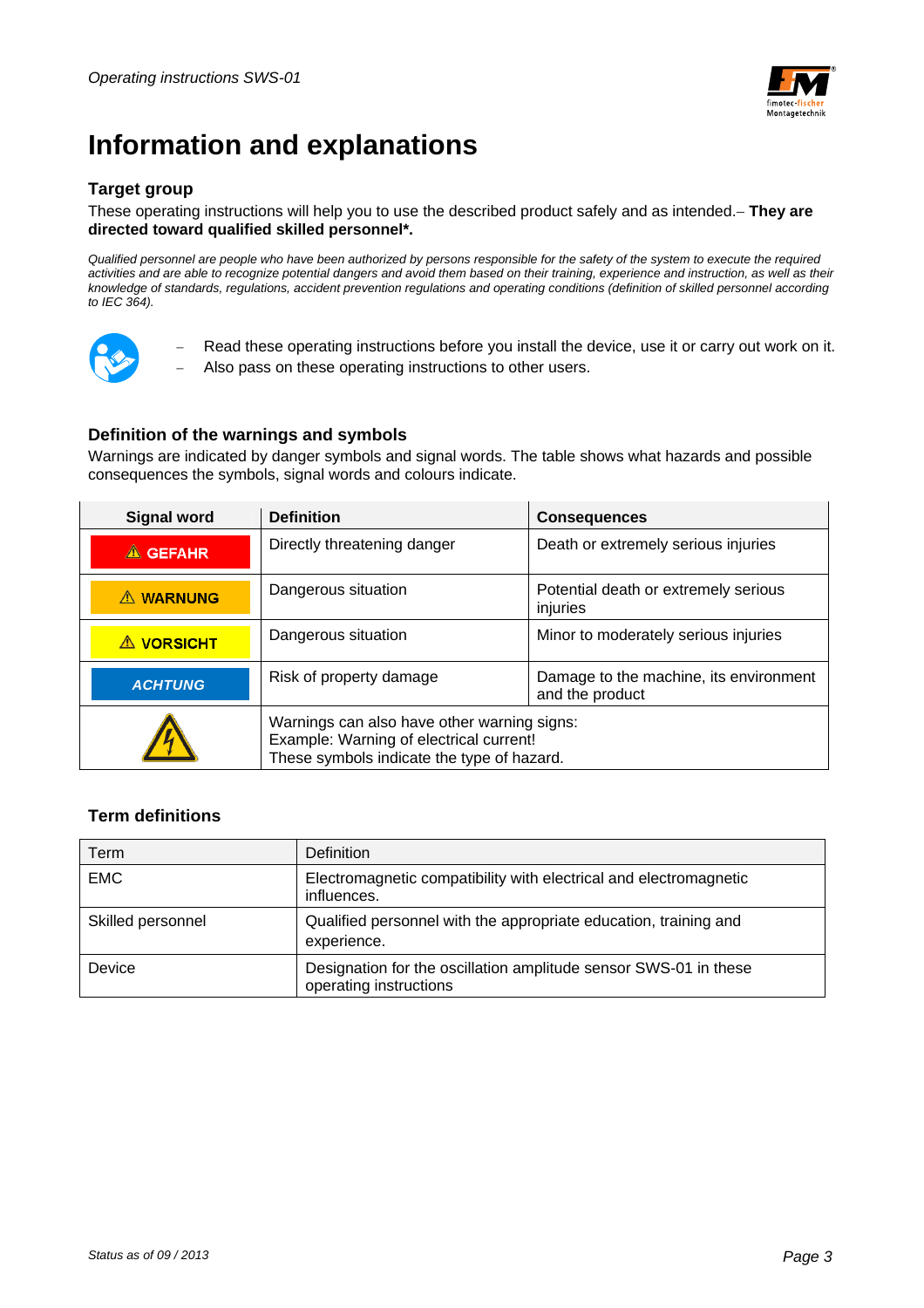

## **Table of contents**

| 1.1                     |  |
|-------------------------|--|
| $2^{\circ}$             |  |
| 2.1                     |  |
| 2.2<br>2.2.1            |  |
| $\overline{3}$          |  |
| 3.1                     |  |
| 3.2                     |  |
| 3.3                     |  |
| $\overline{\mathbf{4}}$ |  |
| 5                       |  |
| 5.1                     |  |
| 5.2                     |  |
|                         |  |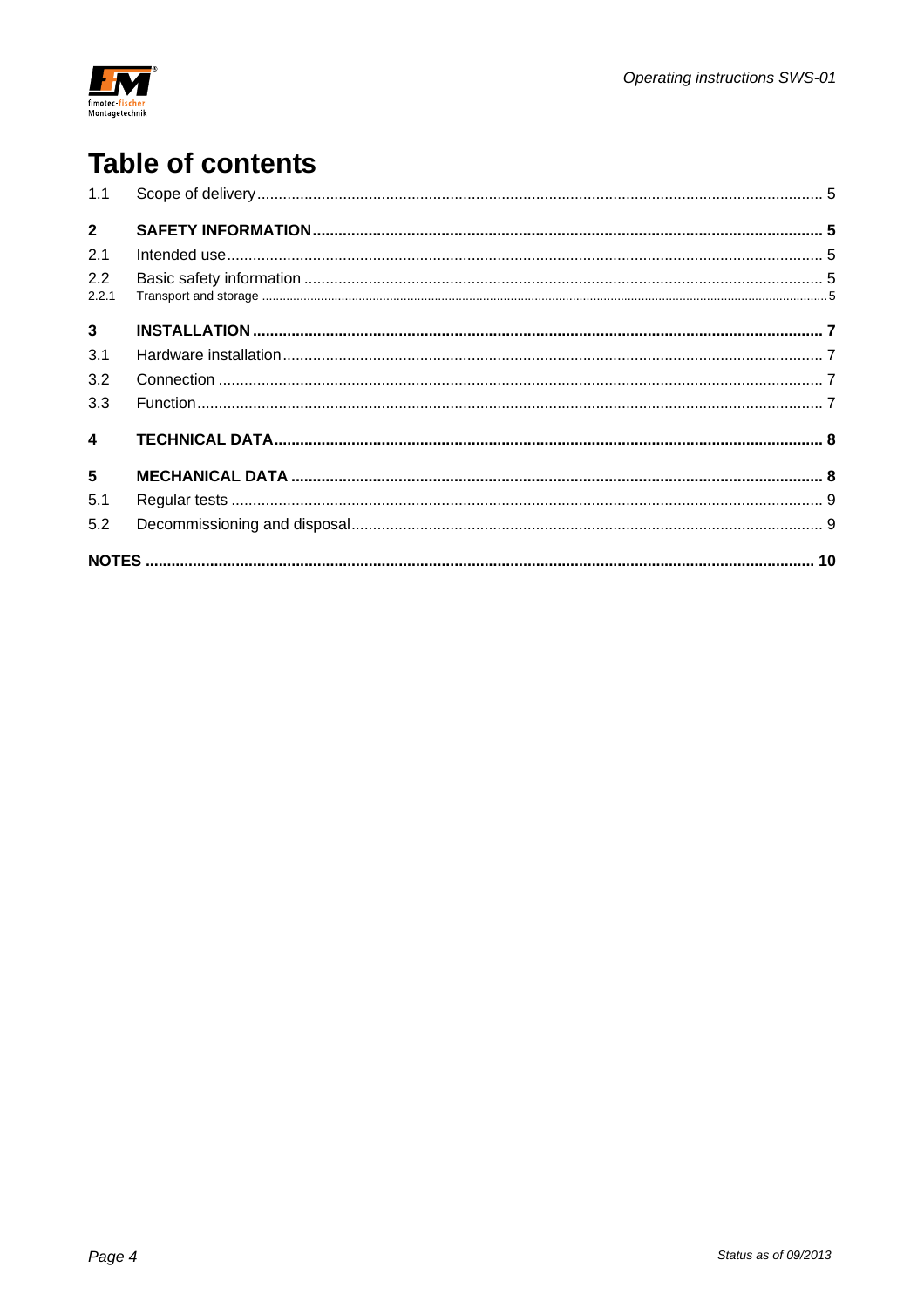

Product overview

### *1.1 Scope of delivery*

- Oscillation amplitude sensor
- Operating instructions

## **2 Safety information**

### *2.1 Intended use*

The SWS-01 device is a piece of electrical equipment and is meant to be used with a fimotec FS-16 / FS-18 oscillating conveyor control unit. The device is for feeding the oscillation acceleration of oscillating conveyor systems back to the fimotec oscillating conveyor control unit.

The electrical component listed here is referred to as a "device" in the industrial parlance, but it is not a usable or connectable device or machine for the purpose of the "Device safety law", the "EMC law" or the "EC Machinery Directive", but is a component. Only when this component is integrated in the construction of the machine manufacturer is the ultimate mode of operation defined.

The machine manufacturer is responsible for making sure that the construction meets the existing legal regulations.

### *2.2 Basic safety information*

The following warnings both serve for the personal safety of the user as well as the safety of the described products and the devices connected to them.

Non-observance can lead to death, serious bodily injury or property damage.



- Only skilled electricians may work on electrical equipment.
- Before commissioning, make sure that the voltage supply agrees with the nominal values of the device.
- Electrical equipment must be checked regularly. Deficiencies, such as loose connections, damaged or scorched lines, must be fixed immediately.
- Observe the valid accident prevention and safety regulations for your application.
- In particular, observe both the general and the regional installation and safety regulations for working with dangerous voltages (e.g. EN 50178) as well as the regulations having to do with the proper use of tools and the use of personal safety equipment.

#### 2.2.1 **Transport and storage**

Problem-free and safe operation of this device require proper transport, storage, setup and installation, as well as careful operation and maintenance.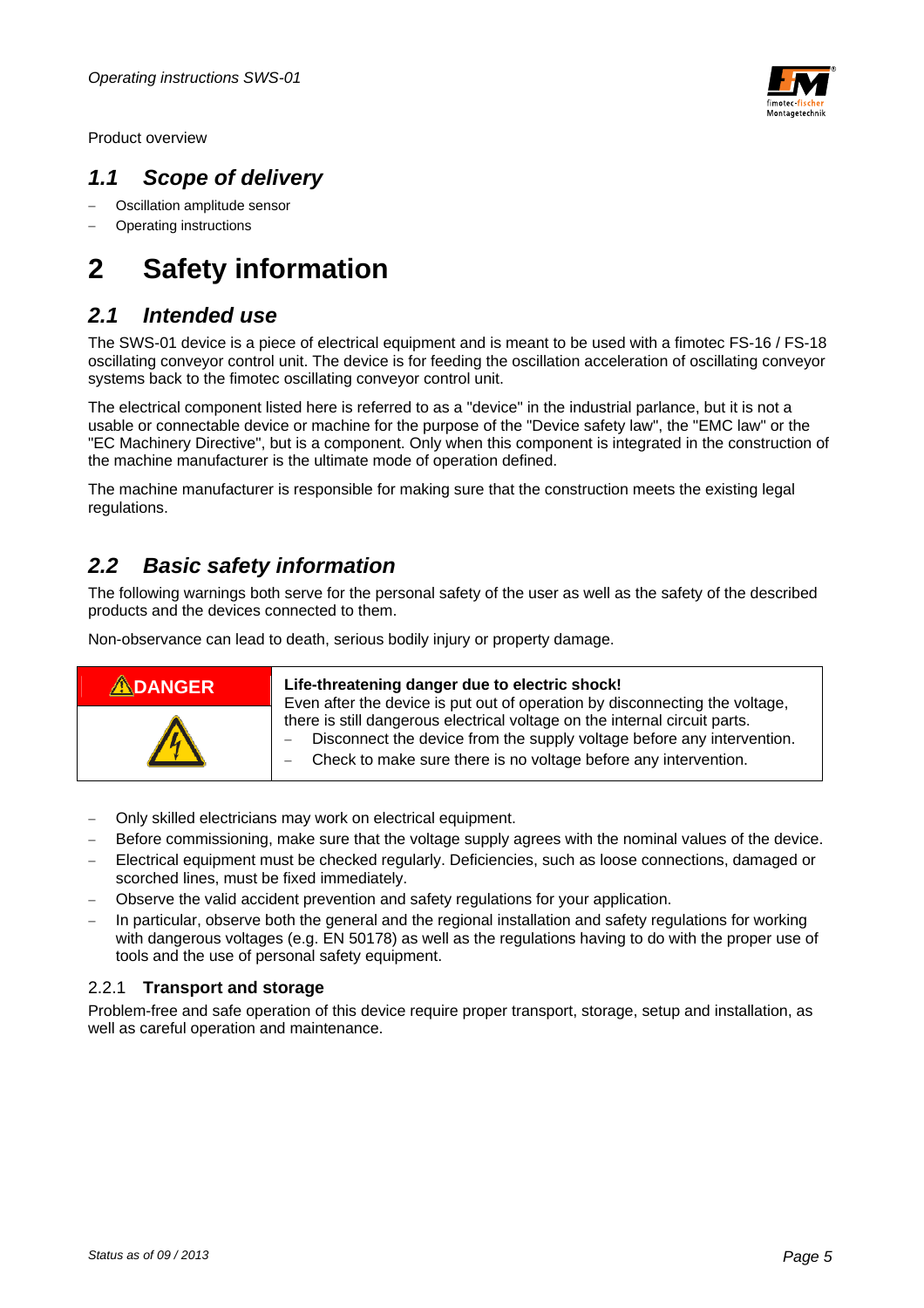

The device must be protected against mechanical impacts and vibrations during transport and storage. Protection against moisture, water and impermissible temperatures (see chapter 4 Technical data) must also be guaranteed.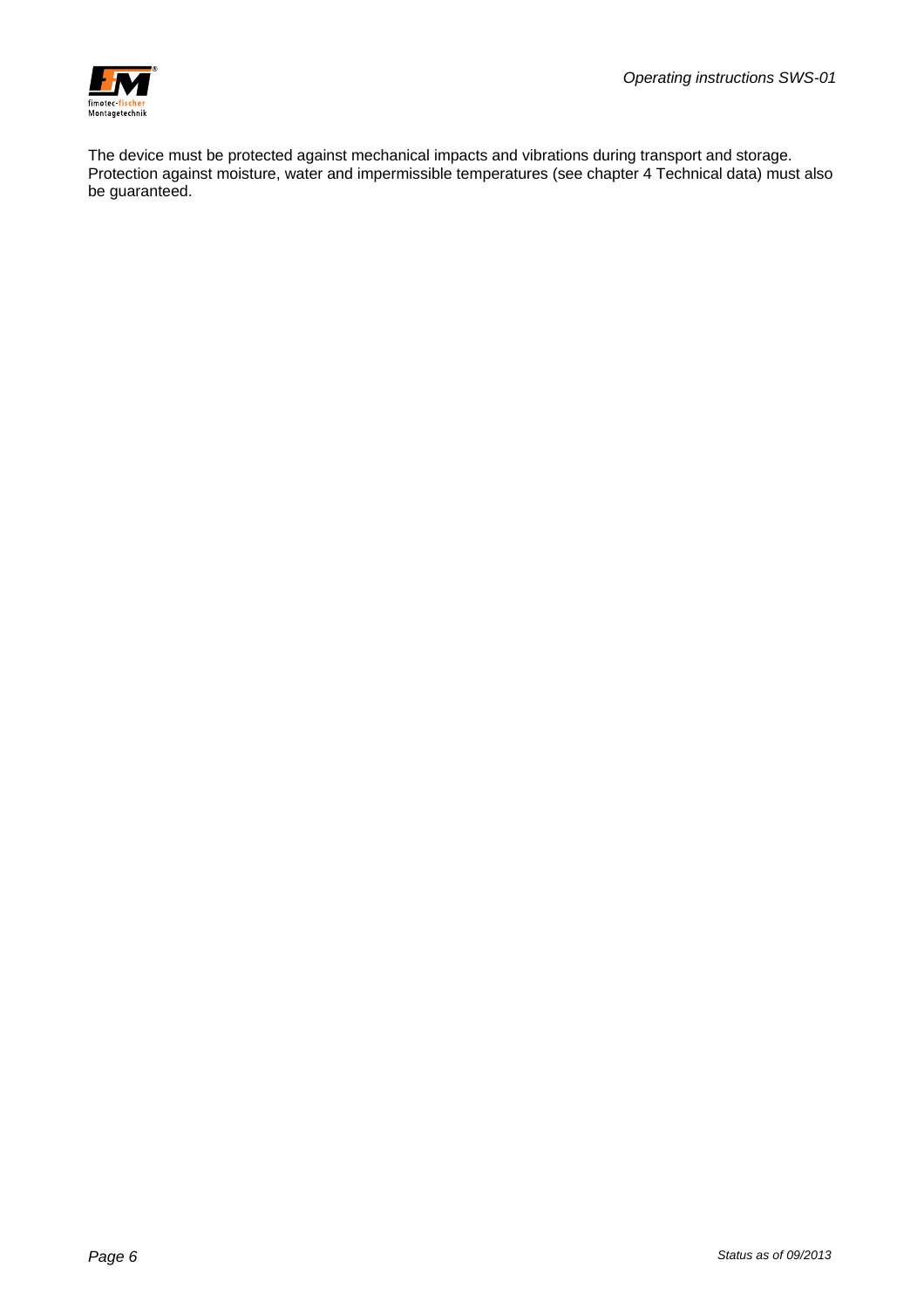

## **3 Installation**

**ATTENTION** If the device is not correctly connected, this can lead to the failure or complete destruction of the device (and the connected load).

### *3.1 Hardware installation*

The oscillation amplitude sensor is a device for installation in oscillating conveyor systems. It is fastened with M5 screws in two fastening holes. The fastening screws are to be secured against loosening unintentionally.

### *3.2 Connection*

The device is connected to the fimotec oscillating conveyor control unit via an M12 sensor plug.

| <b>Sketch</b>                          | <b>Design</b>        | <b>Signal</b>                                                               |
|----------------------------------------|----------------------|-----------------------------------------------------------------------------|
| Schemazeichnung<br>$\bullet$ $\bullet$ | M <sub>12</sub> plug | $+24$ V<br>$\cdot$<br>. .<br>N.C.<br>2:<br>3:<br>0 V<br>Signal output<br>4: |

### *3.3 Function*

The oscillation amplitude sensor measures the vibration acceleration of an oscillating conveyor and feeds this back to the oscillating conveyor control unit as an analog signal between 0 and 10 V. The output signal is proportional to the vibration acceleration (600 mV/g). In controlled operation, the oscillating conveyor control unit regulates to the pre-defined vibration acceleration and keeps this constant for different load conditions. The oscillation amplitude sensor can measure a maximum vibration acceleration of +/- 16 g and output this to the oscillating conveyor control unit as an analog signal.

Other measuring ranges are possible on request.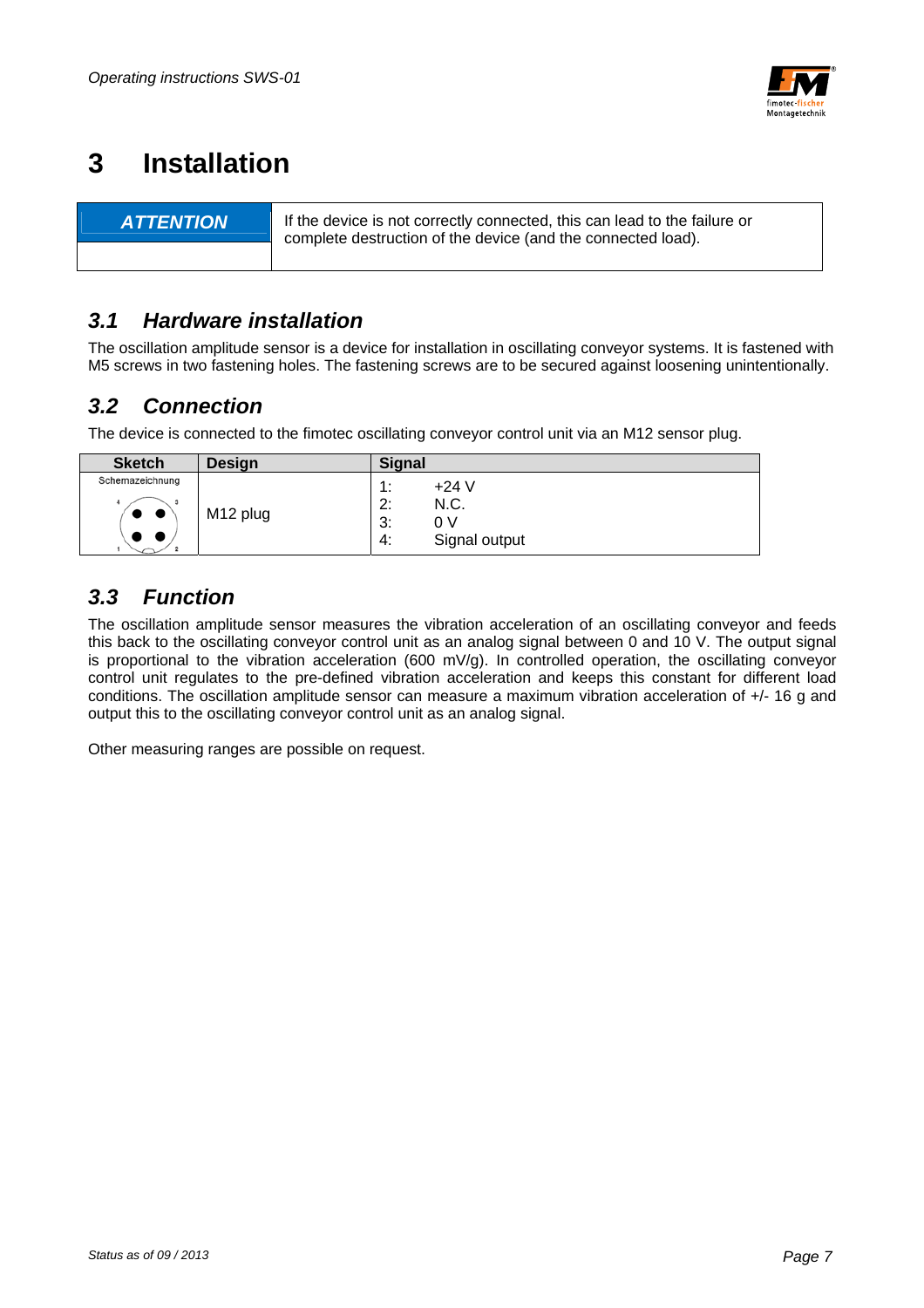

## **4 Technical data**

| Operating voltage:           | $+24$ V DC                     |
|------------------------------|--------------------------------|
| Operating voltage tolerance: | $± 10 \%$                      |
| Measuring range:             | +/- 16 a                       |
| Output:                      | 600 mV/g                       |
| Oscillating frequency range: | $5320$ Hz                      |
| Operating temperature:       | $-5^{\circ}$ C $50^{\circ}$ C  |
| Storage temperature:         | $-20^{\circ}$ C80 $^{\circ}$ C |
| Type of protection:          | IP54                           |

## **5 Mechanical data**

Robust aluminium housing, anodized

Control components completely moulded

Mechanical fastening: 2 x M5

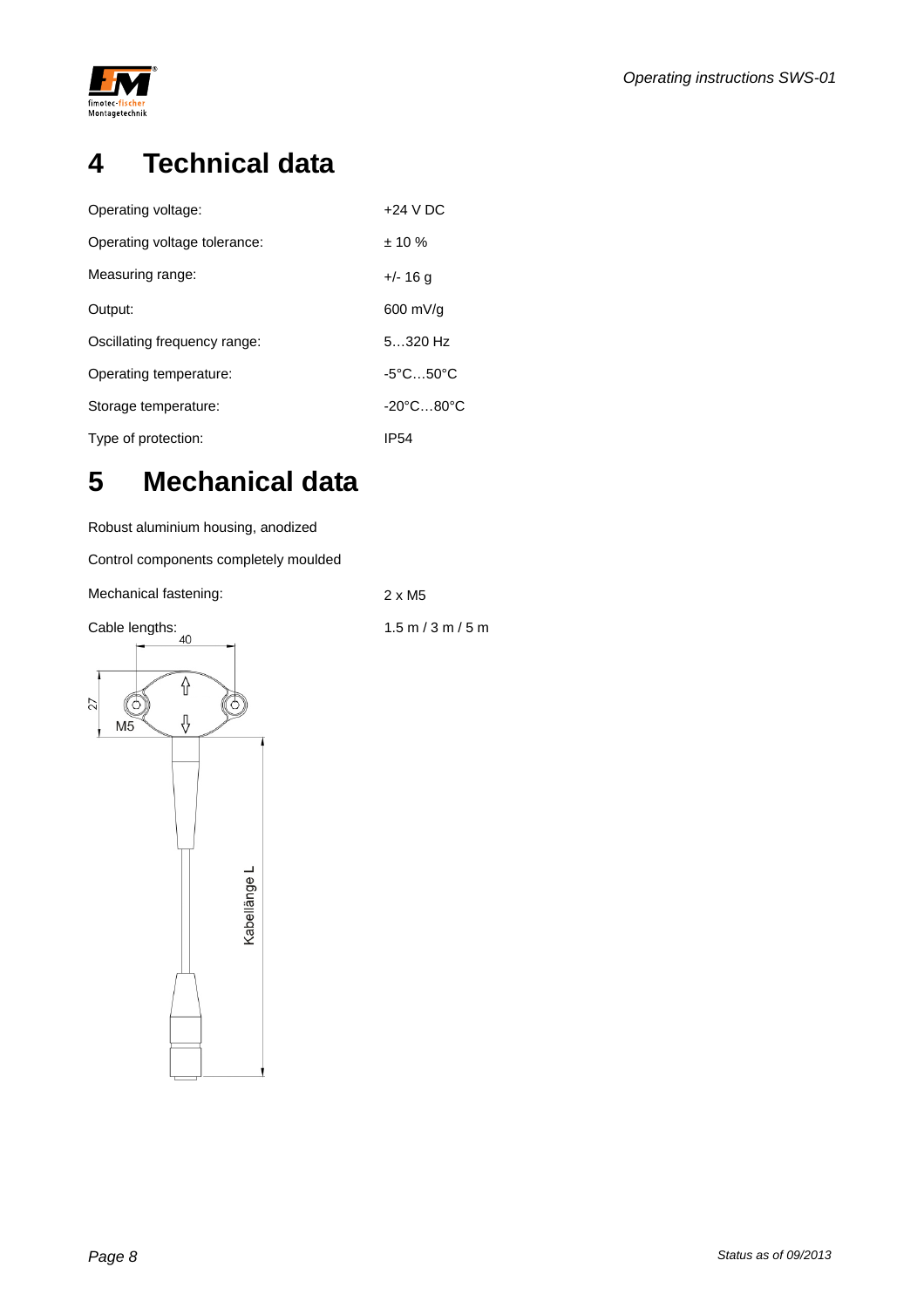

Maintenance and care

### *5.1 Regular tests*

The devices are usually maintenance-free. The electrical equipment of the machines are still to be checked regularly by skilled electricians.

### *5.2 Decommissioning and disposal*

The device is to be decommissioned by skilled electrical personnel while complying with the valid safety regulations.

The packaging of the device can be recycled. Please keep the packaging for later use.

Please carry out disposal in agreement with the local regulations.



Problematic materials must not be thrown away in the normal waste! Dispose of problematic materials properly, safely and in an environmentally-friendly manner.